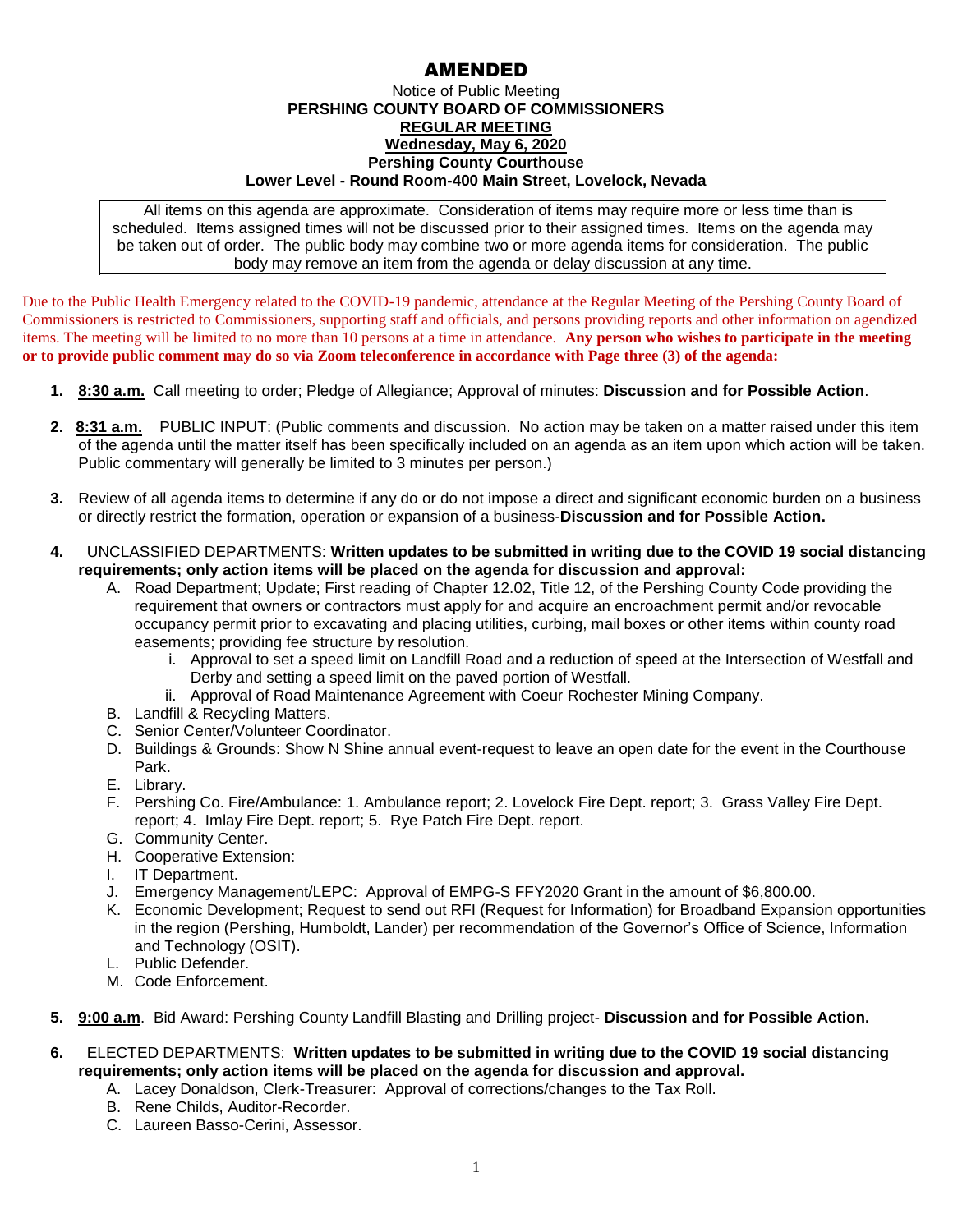- D. Bryce Shields, District Attorney: Acceptance/renewal of contract with Kyle Swanson Esquire for first tier conflict counsel services and a cost of living increase.
- E. Karen Stephens, Justice Court.
- F. Jerry Allen, Sheriff: Review of costs incurred for the 2020 Burning Man Event before event cancellation and approval to submit invoice for payment to Burning Man; Retirement of K9 Nelco due to medical incapacitation; Purchase of K9 Nelco by Erick Blondheim for the cost of \$1.00; Purchase of K9 Zeek to replace retired K9 Nelco in the amount of \$12,000.00.
- **7.** Discussion regarding insurance benefits/premiums/accrual rate for vacation and sick leave for Elected/non-elected personnel- **Discussion and for Possible Action.**
- **8.** Proclamations and Awards: **Discussion and for Possible Action**-(The Pershing County Board of Commissioners may make a Proclamation or present a service or other award on behalf of the County) Years of Service Certificate/Pin-Bruce Medeiros; EMS Week May 17-23, 2020.
- **9.** Derby Field Airport: Update on matters relating to the Derby Field Airport; Approval of Grant Application for CARES Funding through the Federal Aviation Administration in the amount of \$20,000.00; Approval of Bid Award to install Terminal Area Fencing and Automatic Gate- **Discussion and for Possible Action**
- **10.** PLANNING & BUILDING DEPARTMENT/IMLAY WATER SYSTEM MATTERS: **Written update to be submitted in writing due to the COVID 19 social distancing requirements.**
- **11.** Pershing County's presence of Social Media establishing a Facebook page and/or other means of public communication-**Discussion and for Possible Action.**
- **12.** Esther McCullough, BLM Director, written update on Bureau of Land Management activities within Pershing County-**Discussion.**
- **13.** Letter to BLM regarding concerns of public access to the Black Rock Desert during 4<sup>th</sup> of Juplaya and the canceling of the 2020 Burning Man Event-**Discussion and for Possible Action.**
- **14.** Discussion regarding proposal from the Nevada Lands Council to replace the individual county lands bills such as the Pershing County Economic and Conservation Act, for a new Lands Bill created by the Nevada Lands Council- **Discussion and for Possible Action.**
- **15.** First reading of a proposed ordinance repealing Transitional Insurance Provisions of Chapter 2 to the Pershing County Code which has a Title; Purpose; Definitions; and Terms and Conditions; and other matters relating thereto.
- **16.** First reading of a proposed ordinance amending Chapter 2.80, Title 2, of the Pershing County Code codifying the selection and appointment process of first tier and subsequent tier indigent defense conflict counsel and other matters related thereto.
- **17. Written update to be submitted in writing due to the COVID 19 social distancing requirements. A.** Litigation Meeting; Report from Legal Counsel; Report from Administrative Assistant/HR Rep.-County Commissioner's Office; Correspondence.
- **18.** Items for future agendas-**Discussion and for Possible Action.**
- **19.** Update from Emergency Operations and Re-evaluation of Resolution 20-03-02, Declaration of Emergency relating to the COVID-19 (Corona Virus); possible changes to County Commission meetings dates; Discussion regarding Economic Recovery for Pershing County; Attrition Policy and lifting restrictions; Discussion regarding impact to the Pershing County Budget for FY2020-2021-**Discussion and for Possible Action.**
- **20. 11:00 a.m.** Bid Award for the Rye Patch Firehouse expansion project- **Discussion and for Possible Action.**
- **21.** Matters of the Board for Discussion.

Board Member reports. Board Liaison reports. (Nevada Works, Safety, Hospital Board, Emergency Management, Cemetery, Recreation Board, WNDD, Pe. Co. Economic Dev./ , Community Center, Airport Advisory Board; Museum Advisory Board, Library Board, Senior Center Advisory Board, Central Nevada Water Authority, Planning Board, Broadband Advisory Board, 911 Committee, Solid Waste Management Recycling Advisory Board, Pe. Co. Volunteer Advisory Board, T. V. Board, Frontier Coalition, Humboldt River Water Basin Authority.)